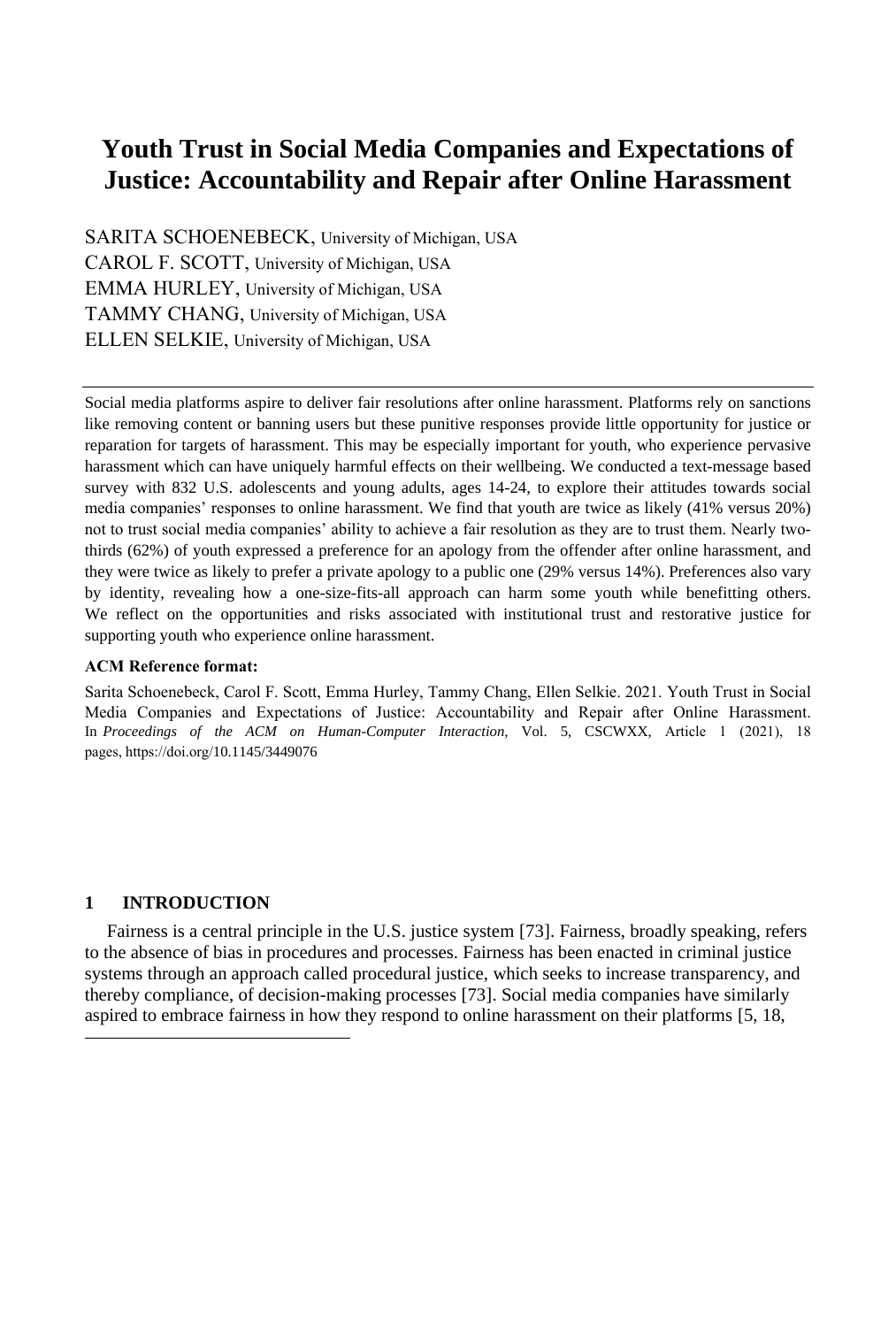19]. These aspirations towards fairness are intended to create equal, non-discriminatory experiences and to engender trust among social media users [32, 35, 65, 70]. However, Wanda McCaslin writes in her critique of Western law, "One colonizer response is to appeal to values of equality and fairness…. Colonizer fairness means 'imposing one law for all.' But whose law is the one to be imposed? Who is favored and who is constrained by the 'one law'? [43]. Though responses to online harassment are advancing, most social media companies have struggled to effectively fair or equitable procedures, or to deliver fair or equitable outcomes, and many experts believe the problems are getting worse [54].

Online harassment refers to a wide range of behaviors that seek to threaten, harm, or disparage another person or group. Online harassment correlates with a variety of negative outcomes, including poor health, relationships, and job security as well as the degradation of civil discourse, justice, and general welfare [52, 54, 61]. Most social media platforms maintain community guidelines that dictate what kinds of behaviors are or are not appropriate on the site. To determine whether content on their platforms violates community guidelines, social media companies rely on a process called content moderation, which assesses posts using both automated and human methods [21, 60, 66]. If content is found to violate community guidelines, most platforms respond by removing content or sanctioning offenders, typically via warnings or bans [65]. However, these models largely write the targets of online harassment out of the justice-seeking process. On social media platforms, if a user reports harassment, they may receive a response indicating whether an action was taken, but are given little opportunity for visibility or reparation [65].

This research considers how justice theories can inform how social media companies and communities respond to online offenses among youth [46, 77]. It also critically reflects on existing orientations towards criminal justice with its commitments to punitive sanctions, and examines emerging alternative approaches like restorative justice. Restorative justice and transformative justice activists Mariame Kaba and Mia Mingus have advocated for abolishment of carceral punishment systems and towards systems of accountability [36, 47, 79]. Mariame Kaba poses the question: "what would be a just system for adjudicating and evaluating harm?" She continues: "It's a question that invites people in, that invites people to offer their ideas… rather than accepting as permanent and always necessary the current oppressive institutions that we have" [36]. Scholar Mariam Asad has similarly proposed community intervention approaches to repair harm as alternatives to contemporary punitive criminal justice systems [1].

Restorative justice is a countermovement to criminal justice and works by bringing offenders, targets, community or family members, and mediators together to acknowledge and remediate harms [6, 10, 77]. A growing collective of scholars in the U.S.—where the current study took place—are examining intersections between alternative justice approaches and technology, including Asad [1], Amy Hasinoff, Anna Gibson, and Niloufar Salehi [63], Lindsay Blackwell and colleagues [49], and in the first author's prior work with Oliver Haimson and Lisa Nakamura [65]. Restorative justice approaches have been particularly effective with some populations of youth because their psychological development matures substantially through childhood and adolescence, allowing for learning and rehabilitation rather than solely punishment [51]. Additionally, restorative justice approaches recognize racial and social injustices that lead to overincarceration of young people. In New Zealand, for example, restorative justice was the foundation for a 1989 act between Maori people and the New Zealand Parliament which was designed to care for Indigenous children rather than moving them into prison pipelines. This research takes a youth advocacy lens, and considers how social media platforms can better support youth, who might be especially susceptible to risks and harms associated with harassment [42, 53].

We conducted a text message based free-response survey with 832 young adults, ages 14-24, to learn about their trust in social media companies' responses to online harassment, and their preferences for fair resolutions. As part of the advocacy lens, our study sought a demographic of youth who are diverse in terms of race and socioeconomic status, because those groups may be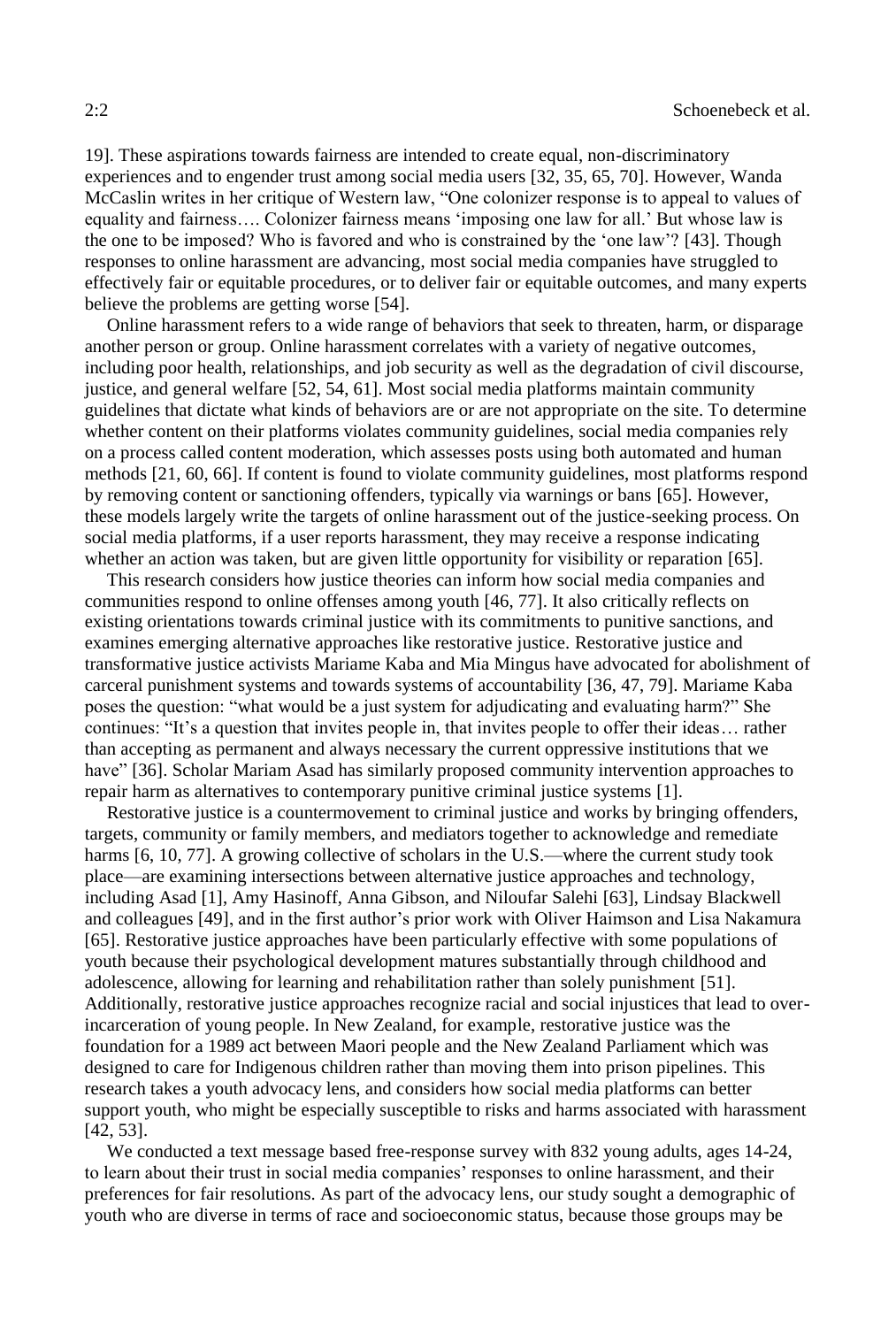#### Youth Experiences of Online Harassment 2:3

more likely to distrust institutions and may be less likely to be supported when they experience harm. Our research team draws on expertise from computing, social work, family medicine, and adolescent health to center youth wellbeing in their own experiences. This work contributes to scholarship in Internet research by advancing alternative justice theories in the context of online harassment, and by prioritizing youth's own voices in how platforms should respond to online harassment. It also contributes new insights for healthcare practitioners, social workers, and caregivers to understand youths' online experiences of harm and restoration.

# **2 PRIOR WORK**

Trust is a complex concept with an expansive associated body of literature. We focus our review here on youth trust in institutions as it relates to how they might trust social media companies. Fairness also spans multiple disciplines and has numerous definitions and operalizations. We scope our review to a summary of fairness as it relates to content moderation and principles of justice.

# **2.1 Youth Trust in Institutions**

Friedman et al.'s 2000 article on trust online opens with: "Trust matters. It allows us to reveal vulnerable parts of ourselves to others and to know others intimately in return. A climate of trust eases cooperation among people and fosters reciprocal caretaking. The resources—physical, emotional, economic—that would otherwise be consumed guarding against harm can be directed toward more constructive ends" [20]. They describe trust as something that is present when there is an opportunity for another person to cause harm, but one feels confident the other person will not take that opportunity [20]. Trust, and the reciprocation of trust with trustworthiness, has benefits for economic growth, social cohesion, physical health, and subjective wellbeing [25, 26]. Youth who trust in others and trust in government are more likely to participate in community service, voting, and political volunteerism. However, increased trust can sometimes increase risk—among older adults, increased trust may increase incidences of financial exploitation, health care fraud, and digital deception [34].

Younger adults tend to have lower trust than older adults. Almost half of young adults (46%) are "low trusters" —people who are more likely to see others as selfish, exploitative and untrustworthy, rather than helpful, fair and trustworthy—compared with 19% ages 65+ [82]. Differences in trust may be a cohort or generational phenomenon, though trust may also generally increase as people age [34]. Socioemotional selectivity theory suggests that as time horizons grow smaller, people become more selective in how they expand time and resources [8]. Younger adults may exhibit an expansive view of the future that focuses on gaining information and knowledge, whereas older adults focus on emotion and wellbeing and trusting others [39]. Younger adults may also value fairness more, and react more strongly to unfair treatment [2].

Young adults have complicated relationships with perceptions of fairness and of trust in others and in institutions. In general, young adults are less trusting of military, religious, police, and business leaders than older adults (though they are more trusting of scientists, journalists, and college professors) [82]. People of color, people with lower incomes, and people with less education are also less likely to trust others. Noticeably, white people are twice as likely (27%) to be high trusters than people of color (13% Black; 12% Hispanic) [55]. Youth trust in police presents a case study to explain some of these differences. Young people's trust in police begins forming at a young age and police-youth interactions have emerged as a problematic relationship. Surveillance of young people of color, neighborhood policing, and discrimination have all dismantled trust between youth and police [31]. Authoritarian approaches with youth have also lessened youth trust in leaders and institutions (e.g., in schooling systems). However, young people's attitudes towards police legitimacy are positively associated with use of procedural justice. Procedural justice theory demonstrates that people are more likely to find decisions fair,

.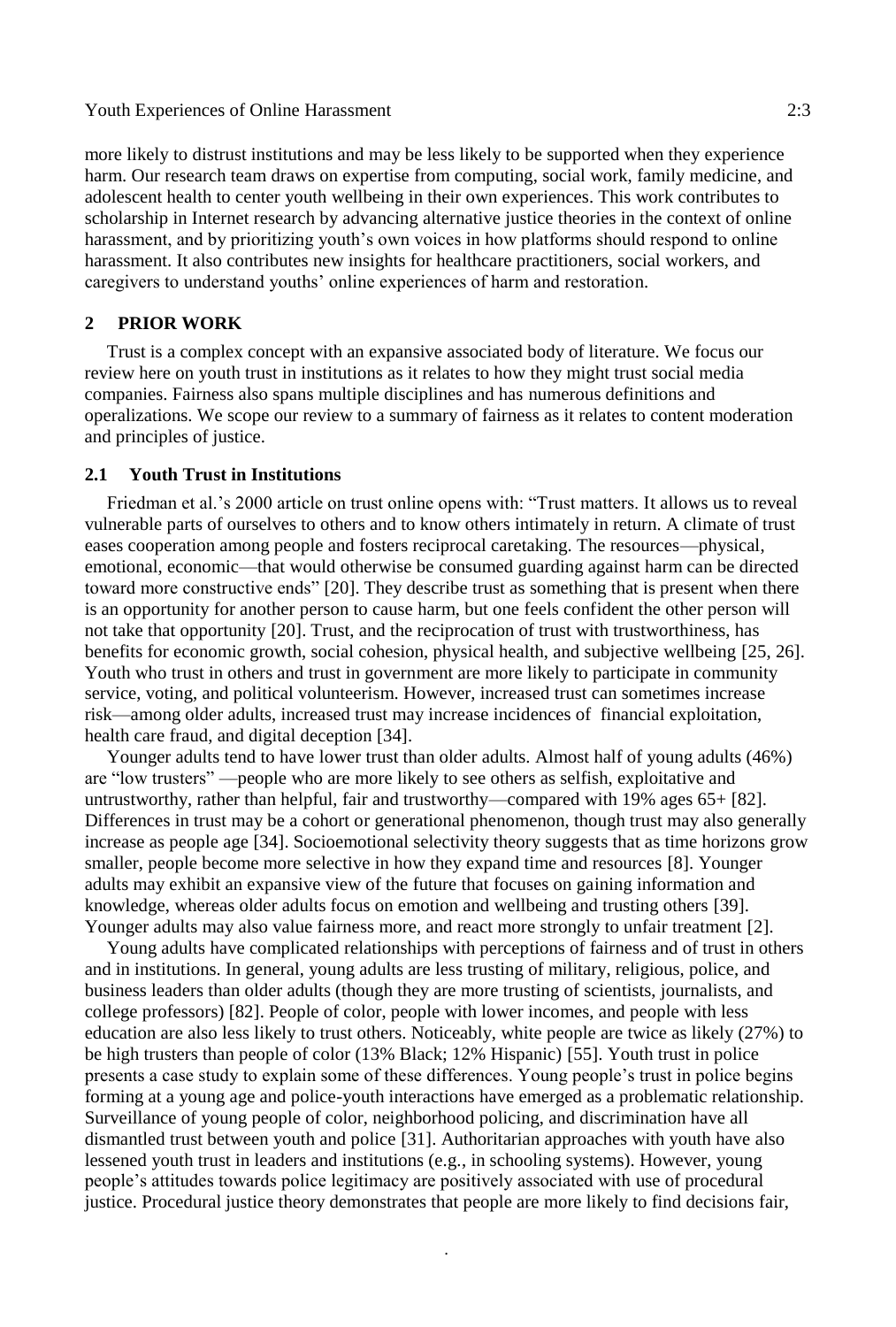and to thus comply with them, if they believe the authority making the decision is legitimate [73]. Transparency in the decision-making process also increases the perception of fairness and thus, compliance [69]. Some evidence suggests that procedural justice carries more weight with youth than with adults [48], which may be because they value fairness more [2]. One study indicates that procedural justice approaches may also reduce the likelihood of youth reoffending, at least within a three-month window. In that study, the effect was gone after six months [50], perhaps because youth may need a "booster" that reinforces intervention messaging.

There are fewer studies of young adults' trust in technology companies, though it's possible their levels of trust mirror adults'. In general, Americans tend to have complicated relationships with technology companies. Their positive perceptions of technology companies decreased from 2015 to 2019 [16]. A majority of Americans (55%) said tech companies have too much power and influence, while 72% said it was likely that social media platforms intentionally censor political viewpoints they find objectionable [67]. The public generally believes social media companies have a responsibility to remove offensive content from their platforms, but have little confidence in the companies when it comes to determining what's offensive [38]. However, one poll run by the technology journalism site, The Verge, in 2020 found that Americans believe that Google, Amazon, Apple, Microsoft, Netflix, and YouTube have an overall positive effect on society and that some Americans trust Microsoft (75%), Amazon (73%), and Facebook (41%) to safeguard their personal information [71]. They are more likely to think that Twitter, Slack, Instagram, and Facebook have an overall negative effect on society [71]. Some of the differences in self-reported beliefs may be explained by methodological differences or biases in study design. It may also reflect a version of the privacy paradox, where people express dissatisfaction with technology practices, but still choose to use those technologies for a variety of reasons [3].

Given the importance of youth trust for developing approaches to combat online harassment, our first research question is: *If youth experience bullying or harassment, which social media companies do they trust to support them, and why?*

# **2.2 Fairness and Justice in Online Harassment**

Social media companies struggle to combat online harassment [17]. Online harassment can be difficult to reliably detect, and even if detected, is then difficult to deter [9]. Companies rely on content moderation processes, which are a set of approaches and practices used to remove content that violates community guidelines [21, 60]. Content moderation combines automation with human labor. Automated approaches use machine learning and natural language processing techniques to generate models and classifiers that detect harmful content (e.g., child pornography, hate speech) [9, 33, 81]. Though these approaches continue to improve, they are subject to false positives and true negatives, with some harmful content evading detection while other innocuous content results in a sanction [33]. Additionally, automatic detection efforts are relatively easy to bypass through language modification [33]. Human labor involves workers who process reported content and make decisions about whether it violates their site's community guidelines [21, 60]. Workers are expected to process reports as quickly as possible, and with little context beyond the offending content itself, making it difficult for them to consistently and thoughtfully make decisions. Workers also tend to be undercompensated, especially in light of the traumatizing content they are asked to review as part of their routine work environments [60]. Content moderation work is also taken on by community administrators and moderators, who are unpaid and have to balance complex interpersonal relationships and emotional work [80]. For content moderation workers in particular, much of their work has been behind the scenes and has only become part of mainstream conversations as researchers have exposed the working conditions of content moderators [21, 60].

The combination of imperfect automation and undercompensated human labor has resulted in a complicated environment in which people often do not know why their content was removed, or why someone else's abusive content was not removed [35, 70]. For young people, this uncertainty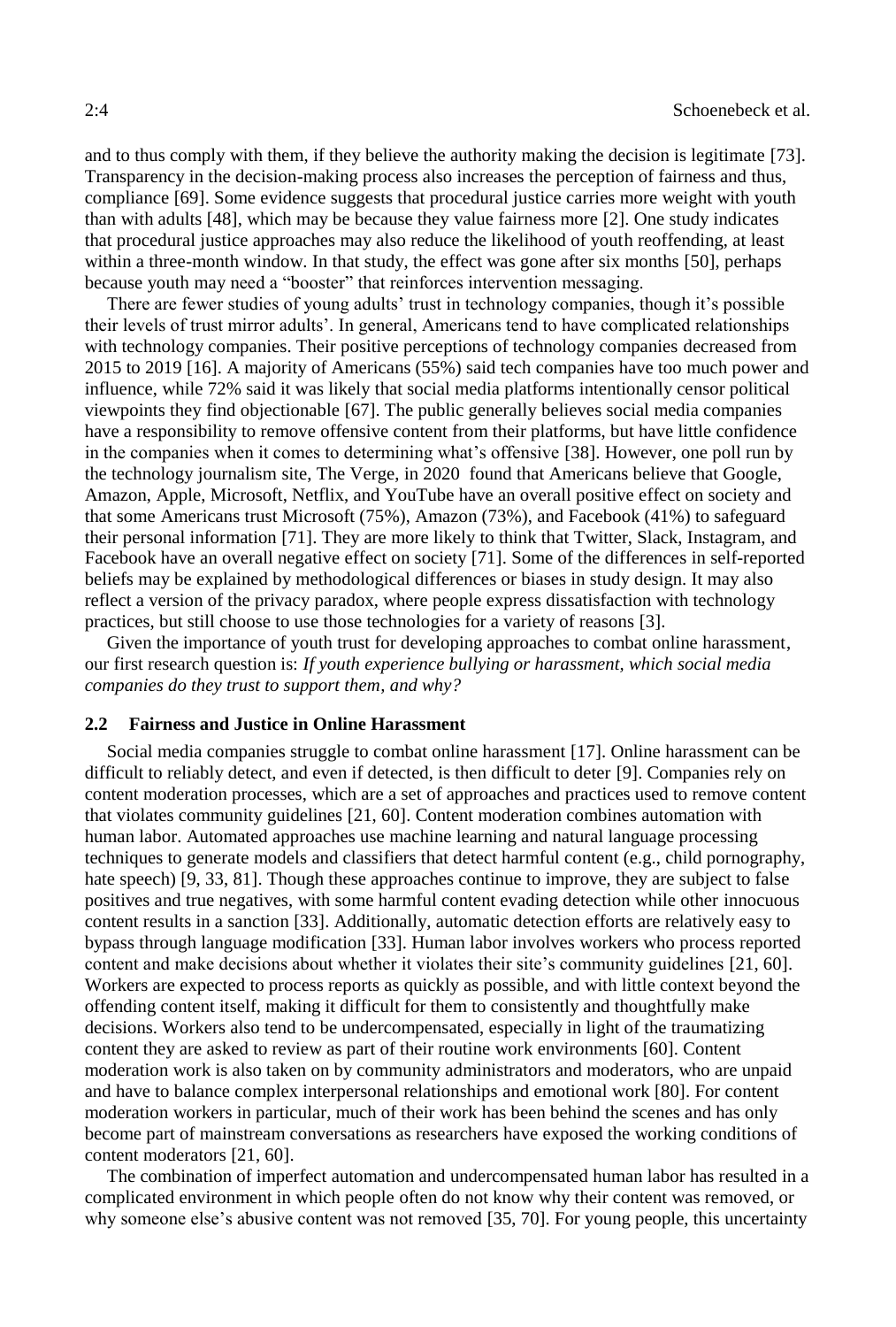can be especially harmful. Social media is a primary form of social interaction and feeling unsafe or being isolated from their social lifelines can be detrimental to their health and wellbeing.

Our prior work has critiqued platforms' focus on criminal justice models of content moderation (e.g., banning users and removing content) and argued for drawing from alternative justice theories, such as social, racial, or restorative justice approaches [65]. Approaches like compensation or apologies may be restorative to targets of online harassment, either in combination with, or in place of, more traditional punitive responses [65]. Restorative justice, in particular, emphasizes two major components—accountability and reparation—which require that offenders are accountable for their actions and that targets should feel that harms have been repaired. Resolution and respect are important outcomes of the restorative justice process, though they may not always be attainable [6, 10]. Restorative justice among youth has become embedded in many Indigenous communities in Australia, New Zealand, Canada, and the US [23, 30, 46, 62]. However, restorative justice principles are relatively new to social media companies. More generally, little is known about youth preferences towards criminal versus restorative justice principles for responding to online harassment. Thus, our second research question is: *If youth experience bullying or harassment, what would feel like a fair resolution to them?*

We use the language of fairness in our study design because it is familiar and accessible to youth, though we critically reflect on the conceptual and algorithmic assumptions perpetuated by the concept of "fairness" in our discussion. We conducted a text-messaged based survey to answer our research questions. Because prior work on social media companies' responses to online harassment has been largely conducted with adult populations, we chose to conduct an exploratory study rather than to develop hypotheses drawn from adult populations which may not represent youth accurately. In the Discussion, we propose opportunities for follow-up studies and hypothesis-testing based on our results.

# **3 METHODS**

# **3.1 Survey Design**

Participants were part of a national cohort of youth participants, ages 14-24, from the MyVoice project [15]. Participants in the cohort were recruited via targeted Facebook and Instagram ads (sample ad: "Earn \$1 a week for texting us what you really think!"). Demographic data was collected from participants when they enroll in the cohort and stored for later analysis. Participants' demographic data is linked to their survey responses via a participant identifier. Participants received a one-time incentive of \$5.00 (US dollars) for completing the online demographic questions. Textizen, a web-based platform, was used to send the weekly set of questions to participants. For each weekly set of questions, participants received \$1.00 each for completing the entire set of questions, which usually consists of 3-5 items.

While the cohort is not a nationally representative sample, recruitment of participants was designed to match national benchmarks based on weighted samples from the 2016 American Community Survey, including age, gender, race/ethnicity, education, family income, and region of the country. The MyVoice project was approved by the Institutional Review Board. Consent was obtained from participants age 18 years and older; parental consent is waived for minor participants to enable equitable recruitment of low-income and at-risk adolescents.

We developed a 5-item text-message survey. The items were designed to be delivered and responded to via text message. The cohort was administered a survey via text message because it is a medium that most youth are familiar with and use actively. While other demographics—i.e. adults older than our sample—might be unlikely to respond to text message questions, this approach is aligned with youth's existing practices. This approach also allowed them to respond in a place that was likely to be safe and comfortable to them, given the relative privacy of mobile phones compared to other mediums like a shared home computer. While text messaging allowed them to express their voices in their own words and own medium, it constrained the number and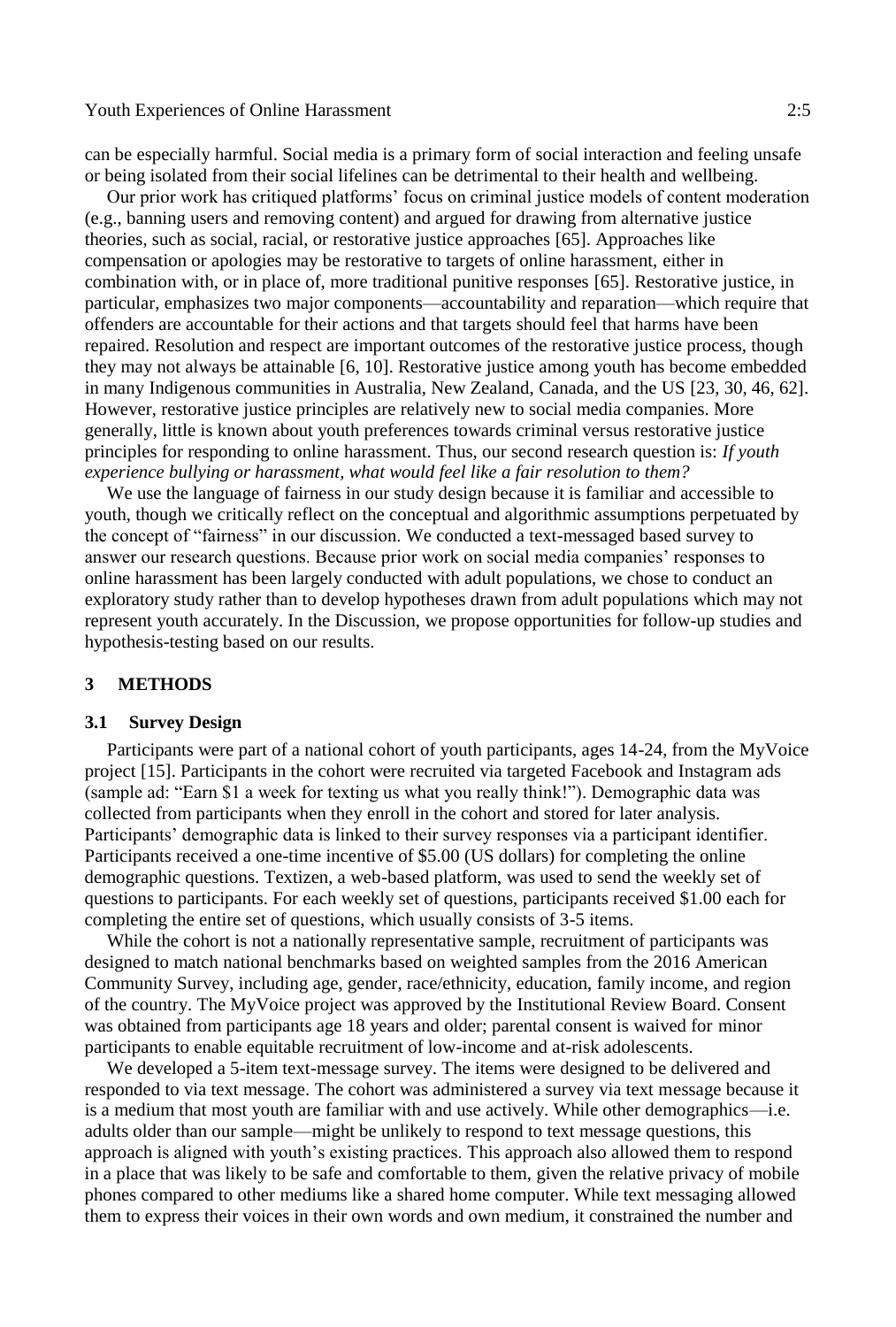nature of questions we could ask. For example, because the survey was only five questions, we did not ask about social media use or propensity to trust. Further, because the national cohort is focused on youth voices and experiences across a variety of topics associated with youth advocacy, social media use was not collected as part of the larger study goals.

Drawing from prior literature and motivated by our research goals, the research team first developed a longer bank of questions. We discussed and revised the wording of the questions and narrowed down to 5 questions total. We then pilot tested the questions with collaborators who have administered prior surveys to this cohort. Finally, we pilot tested the survey with 10 respondents from the cohort and asked them to reflect on the question design. The final design consisted of 5 questions, asked in the same order for all participants. The content analysis and statistical analysis in this paper focuses on two of those questions:

- 1. If someone bullies or harasses you on social media, which of the following would feel like a fair resolution: private apology via dm, public apology, deleted posts, banning them, support from friends, something else?
- 2. If someone experiences bullying or harassment, which social media companies do you trust to achieve a fair resolution for you? Why?

We chose to suggest examples in question 1 because our pilot testing suggested that most people, including youth, would have a hard time answering the question without having an idea of what various kinds of resolutions could be. We generated suggestions that reflected criminal justice and reparative justice approaches. We used "dm" to refer to direct message, which is language that is likely to be familiar with most youth. We discussed the use of "bullying" versus "harassment" extensively among the research team. Cyberbullying and bullying are often used in reference to children and adolescents while harassment is often used in reference to older adults we chose to include both to account for the age range of our sample. We preregistered our study plan and research questions on the Open Science Framework before data collection began.<sup>1</sup>

# **3.2 Participant Demographics**

In August 2019, 1283 youth were sent the survey via text message and 843 responded to the survey. We removed 11 participants from analysis where responses did not make sense or indicated the participant was not attentive. Some participants responded to some questions but skipped other ones; we retained their data in our analysis. The final sample consisted of 832 participants.

The median age of participants was 18 and ranged from 14-24; the mean age was 18.8. Participant gender was 54.4% female, 36.7% male, and 3.2% nonbinary; 4.4% were transgender. Participants were predominantly white (72%, compared with 76% in the US from the 2019 US census [76]), and then Asian (16%, compared with 6% in the US), Black (13%, which reflects the population of the US), Hispanic (12%, compared to 18%), and American Indian (3%, compared with 0.2%). Participation was overrepresented by the Midwest (41%, compared with 21% from the 2019 US census), and underrepresented from the South (24%, compared with 38%). The West and Northeast were slightly underrepresented as well (16% compared with 24%, and 12% compared with 17%, respectively) [74].

Socioeconomic status was measured via participation in the federal Free and Reduced Lunch Program (FRL). Children qualify for FRL at public schools if their household income is below 130% of the poverty level and for a reduced price if it is between 130-185% of the poverty level. Roughly 37% of participants currently or had recently qualified for Free and Reduced Lunch. Most participants (72%) were living at home with a parent/guardian. Their parents/guardians had mostly (61%) received a Bachelor's degree or higher while 34% had not.

<sup>1</sup> https://osf.io/mbruw/?view\_only=275b5d23483c491894ed7f4b46a2afff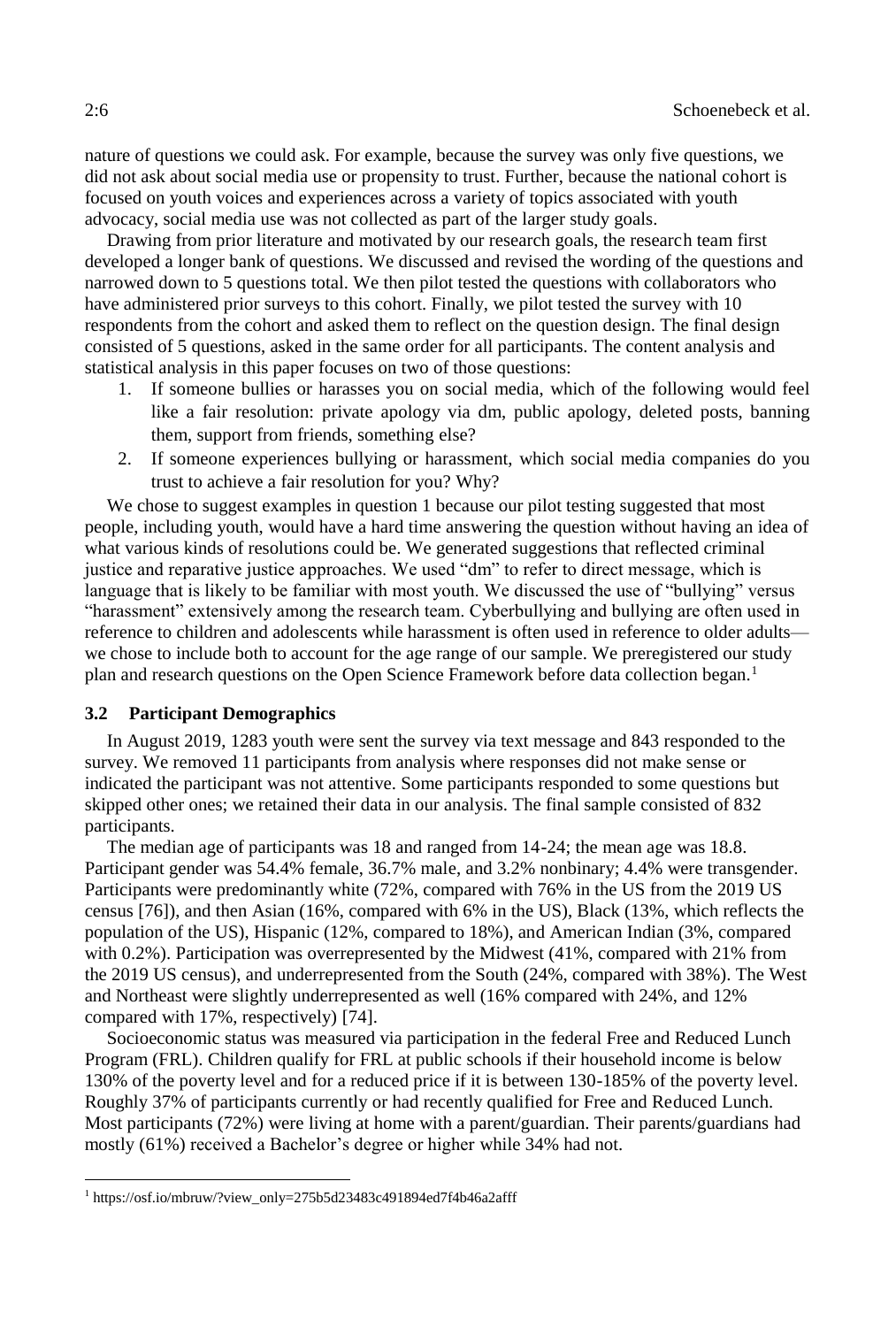#### **3.3 Data Analysis**

We combined text message responses with demographic data for analysis. Data was linked via a participant identifier and identifiable data was removed. Our data analysis followed an inductive process [72]. The research team read through the data in multiple passes to clean the data and develop the codebook. First, two members of the research team read through all of the raw data to understand participant responses and begin to identify codes and themes. They iteratively achieved consensus through review of data, codes, and emerging themes. Because of the specific nature of each question, we chose to categorize codes by survey question, such that each question had an individual set of codes, though some codes were repeated across questions. The two researchers triple-checked derived codes and asked clarifying questions with the other authors and the larger MyVoice research team.

We used the web-based Reliability Calculator [57] for Ordinal, Interval, and Ratio data to calculate interrater reliability (IRR) using Krippendorff's alpha. Krippendorff (2004) recommends  $\alpha \geq .800$  or higher and where tentative conclusions are acceptable,  $\alpha \geq .667$  (between  $\alpha = .667$  and .800) [44]. For each question, we extracted 50 random responses and two coauthors independently coded each question. For RQ 1, we had three sets of codes, with corresponding Krippendorff's alpha of 0.931, 0.949, and 1. For RQ 2, Krippendorff's alpha was 0.838 and 0.632. We discussed and reconciled disagreements, which is a principle goal during the interreliability process [44] then revised and finalized the codebook. We extract another 50 random responses, not overlapping with the first 50, and two coauthors independently coded again. For RQ 2, Krippendorff's alpha was 0.924 and 1. The final codebook contained items like "Apology – Sincere", "Ban", and "Resilience" with definitions and examples of each. One researcher then coded the remainder of the data and coauthors conducted supplementary coding and checking. Our quantitative analysis of coded data uses descriptive statistics and we ran regressions using the glm() function in R.

Our qualitative data draws on participant quotations to illustrate themes. In most cases, we use exact quotes from participants. As a result, there are some typos or grammatical inconsistencies in the quotes.

# **4 RESULTS**

#### **4.1 Youth Trust in Social Media Companies**

Youth are twice as likely to say that they *do not* trust social media companies to achieve fair resolutions after bullying or harassment than that they *do* trust companies. In total, 41% reported that they did not trust companies, whereas 20% reported that they trusted companies. Participants gave a range of explanations for why they did not trust companies: some participants thought social media companies didn't "*do much besides giving a slap on the wrist to people who harass others*" and that individuals would be overlooked as just one person on the site. Others felt that giving better options to report harassment that were "*not just a predetermined option*" might help prevent harassment. One participant explained: "*None, to be quite honest. They don't have any way of reaching out beyond your initial request, and you can report it as a mistake if they refuse but ultimately nothing usually happens*."

Some participants (14%) felt it was not social media companies' responsibility to ensure a fair resolution, saying, for example "*None of them, this is not their responsibility in my opinion.*" Another participant explained in more detail: "*None, bullying is their [users'] responsibility. They [social media companies] are the same as a phone company, they aren't culpable for bullying on their site, just as Verizon isn't if you bully someone over text.*" A few participants reported it was not social media companies' responsibility but clarified some caveats: "*It's not the social media's companies responsibility. You know the risk you're taking signing up for social media (as long as it's not hate speech / discriminatory).*"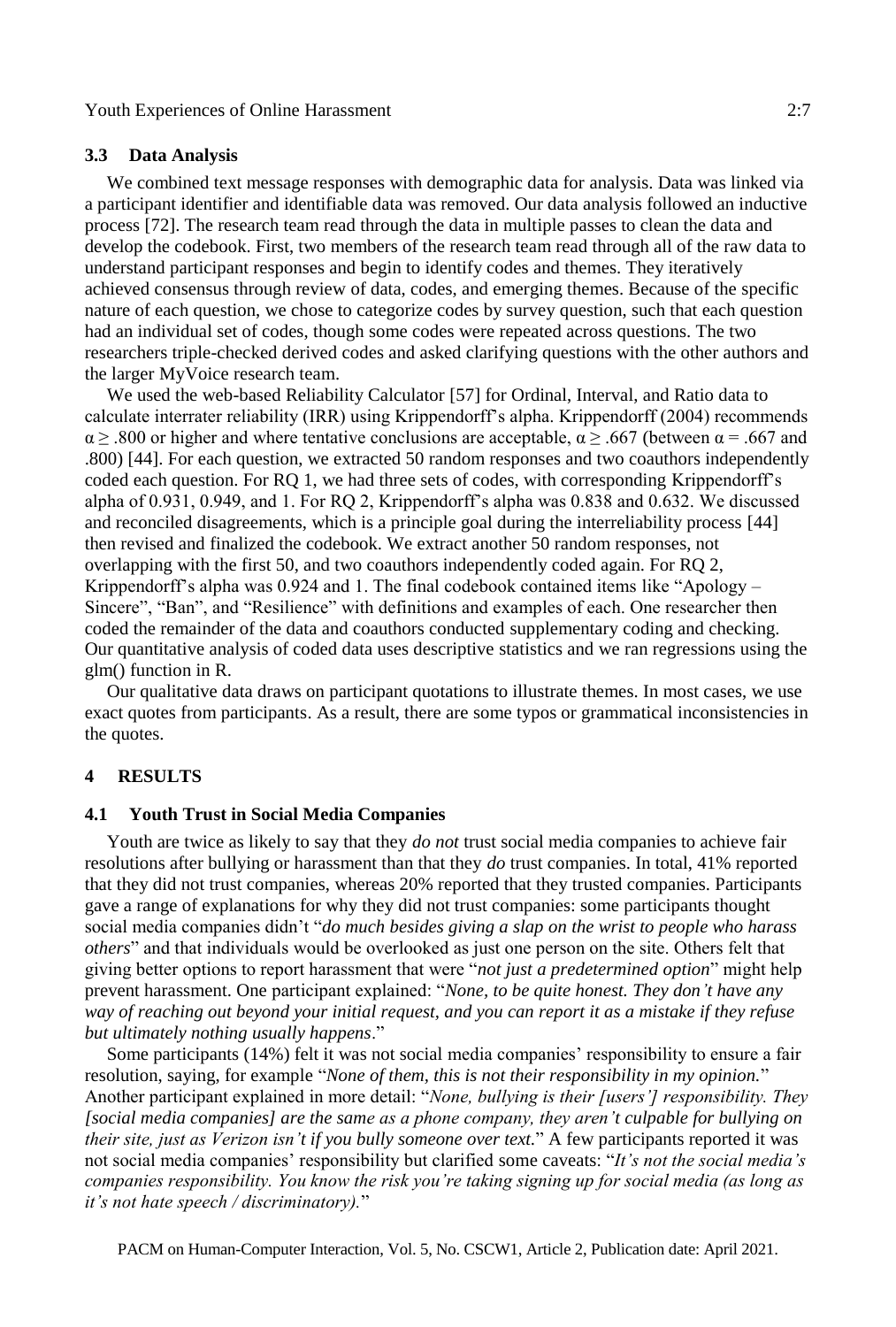Some participants, about 9%, believe social media companies do not care about achieving a fair resolution. Among those, most explained that they believed companies were motivated by profit rather than users. One said: "*None of them because they don't care about their users they just care how many users are on their platform that's why companies that have anonymous messages exist—anyone with any common sense knows they harm they will cause but they also know that people will use that platform*." Another participant similarly said: "*None. Social media companies are businesses which only work for increased revenue, not well-being of users*."

However, many participants (20%) reported that they trusted social media companies. One participant felt that social media companies have been recently improving their community guidelines for handling problems related to harassment. Another said: "*I would trust all the major companies such as Facebook, Twitter, Google, and the companies owned by or affiliated with them because [they] have teams for dealing with [this], clear in-app reporting, and easily access[ible] support.*"

Among individual social media companies, the most trusted site was Instagram, with 15% of participants stating that they trusted it to achieve a fair resolution for them, versus 1% saying they distrust it. Participants were optimistic about Instagram, saying "*Instagram seems well-regulated and it's easy to block/report someone*" and "*I think Instagram is one of the best social media sites for deleting wrong content. Ingstagram has few options for commenting, whereas Facebook has several areas (status', wall posts, pictures, groups, etc) that give a platform for bullying/harassment.*" Facebook was the second most trusted with 10% trust and 1% distrust and Twitter followed at 6% trust. One participant reported: "*Facebook actually, they tend to follow up on things that I report to tell me if they were taken down.*" Another similarly said: "*I would say Facebook because I feel they are very proactive in making sure content is appropriate. I also know firsthand they take fast action when something is reported.*" The other companies referenced—Snapchat, YouTube, TikTok, and Reddit—each had fewer than 3% of participants expressing distrust or trust. One of the Reddit supporters stated: "*Reddit is the most reliable platform I have seen. Not grounds for total chaos like 4chan, while not so primarily concerned about the bottom line like Facebook or Twitter. Their terms of agreement are pretty clear, and there is a structure that can keep corrupt sub-forum moderators from leaking their corruption elsewhere in the website.*"

Youth trust in institutions may vary by individual and group differences. We ran binary logistic regression models to explore what characteristics predict trust (see Table 1). Results suggest that older participants are more likely to trust Facebook. For example, one 24 year old participant said: "*I have noticed that Facebook will remove comments, and I assume other platforms would as well, but I don't know of any personally that have so I am not totally aure [sure].*" In contrast, for example, one 14 year-old participant said: "*Snapchat because when you report someone they actually ask what the problem is.*"

Participants who are transgender are more likely to distrust all companies. One participant who was transgender stated, "*People harassed me in high school over my gender and sexual identity"*  and that *"Social media doesn't do shit for bullying.*" Another similarly said: "*when i came out as trans i was harassed on instagram pretty frequently, and i had people make posts that ruined my reputation on tumblr*" but that "*knowing they got in trouble for it*" helped them feel better. Perhaps surprisingly, participants on Free and Reduced Lunch programs are more likely to trust Facebook and Instagram and are less likely to not trust any companies; we return to this in the discussion.

# **4.2 Youth Preferences for Fair Resolutions**

Among their reported preferences, youth were most likely to prefer an apology as a fair resolution to online harassment (62%). Women and participants with higher parent education levels were more likely to prefer apologies in general. One participant explained: "*The fairest thing would be any kind of apology. If they acknowledged what they did was wrong and they* 

PACM on Human-Computer Interaction, Vol. 5, No. CSCW1, Article 2, Publication date: April 2021.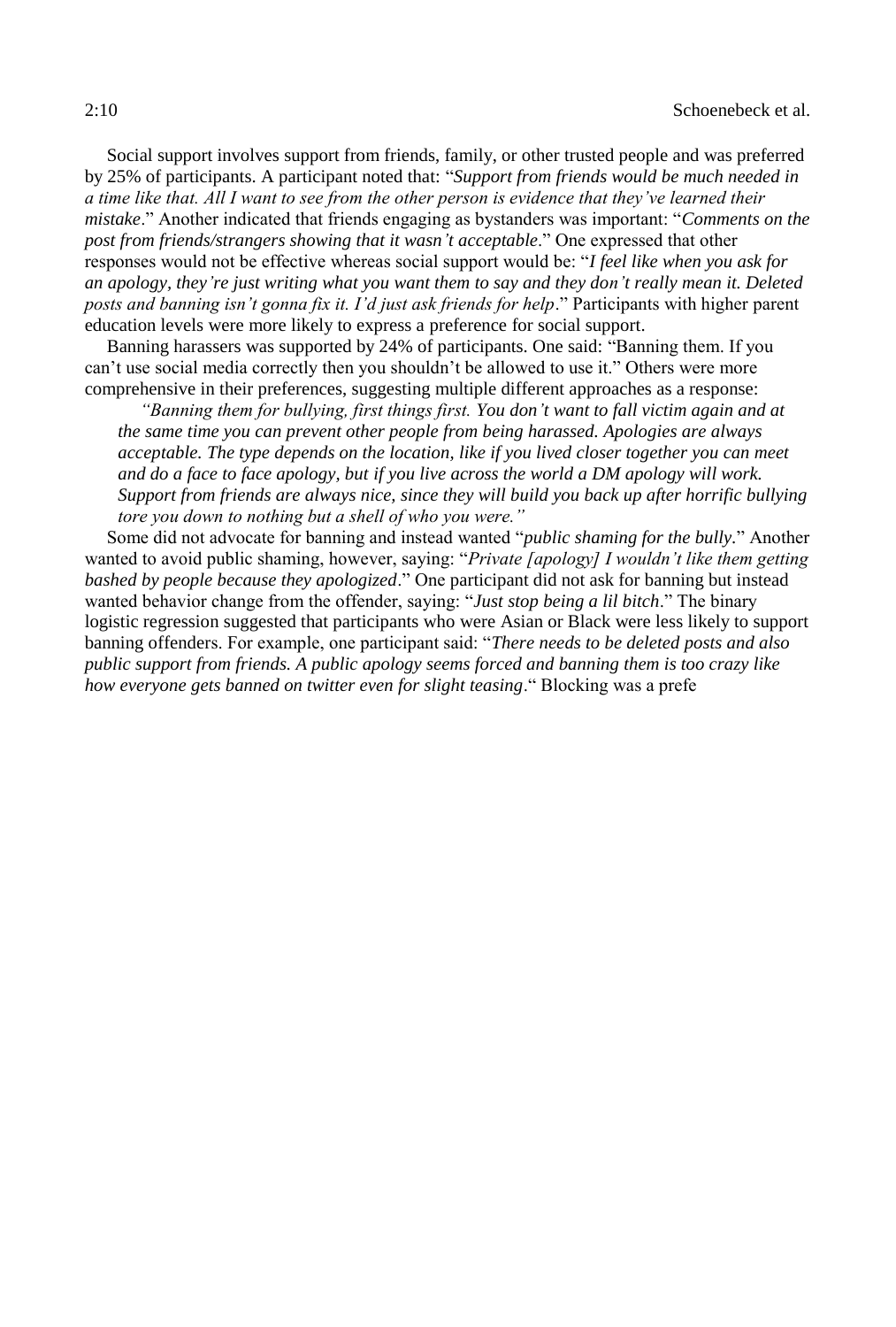preferred in addition to them: "*Blocking them is also a quick and dirty solution. Banning seems unnecessary but maybe for repeat offenders*." Most indicated that it was low effort and expedient, since blocking did not require involvement of the offender or the platform.

# **5 DISCUSSION**

This research explores how platforms can respond to online harassment in ways that support and acknowledge youth. Our results reveal that youth are more likely to distrust than trust social media platform responses to online harassment. They prefer apologies, primarily, and then deleting content, social support, and banning offenders, as responses to online harassment. Our results do not assess efficacy of these approaches; however, youth support for these approaches indicate opportunities for design exploration.

#### **5.1 Punitive versus Restorative Approaches for Youth**

Youth expressed enthusiasm for apologies after online harassment. They were more supportive of private apologies than public apologies, but both were supported in some contexts. This preference aligns with aspects of restorative justice approaches, which embrace accountability and repair [77]. Restorative justice asks that offenders be accountable for their actions and that targets feel harms have been repaired. Resolution and respect may not be attainable, however, and a restorative justice process does not need to lead to forgiveness or reconciliation [6, 10].

Though restorative justice is supposed to be healing for youth, in practice, it may not result in such outcomes. Not all restorative justice processes achieve their intended aims and the goals of youth restorative justice processes may be misaligned with their outcomes [14]. For example, an apology may be nongenuine or forced, which can magnify rather than reduce harm to youth [4, 30]. In our prior work with adults, transgender people did not like the idea of an apology, perhaps because it could come across as not genuine [65]. Prior research has also shown how transgender people experience targeted forms of abuse based on their identity, indicating that one-size-fits-all approaches may fail to support youth equitably [64, 65]. If an offender will not accept responsibility or will not repair harms, the justice process will not be successful. Thus, while apologies can be a conduit for justice, the delivery of an apology should not create an expectation of forgiveness from the target, nor should it imply that accountability was present.

An open question is how to decide whether to enact punitive (e.g. deleting content, banning users) versus reparative approaches (e.g. accountability, apologies) after online harassment. That is, which approach is better, and for whom, and who decides? Restorative justice approaches often involve mediation between offenders and victims. These have been effective in communities with preexisting ties, such as Indigenous communities [23, 28, 45, 46]. They have also been effective in youth contexts [10], though requiring youth to engage in mediation may be merely an alternative punishment rather than a lack of punishment. It is possible there are some online contexts where mediation could be fruitful: offenders and targets may not need to meet inperson, but can instead have a mediated online interaction where the target is buffered from further harm through the mediation process [14, 58]. An online mediated restorative justice process could be synchronous or asynchronous, video or text only, and could facilitate deescalation using design friction techniques such as time delays for posting. Social media platforms could also incorporate trauma-informed approaches to online mediation that include trustworthiness, peer support, choice, and empowerment [78]. However, mediation processes may exacerbate harm, such as in gender-based violence where engagement with the abuser only fuels more abuse [11, 22]. Thus, restorative justice offers some pathways for repairing youth harassment experiences, but it can also contribute to significant harm to youth, and should not be implemented universally.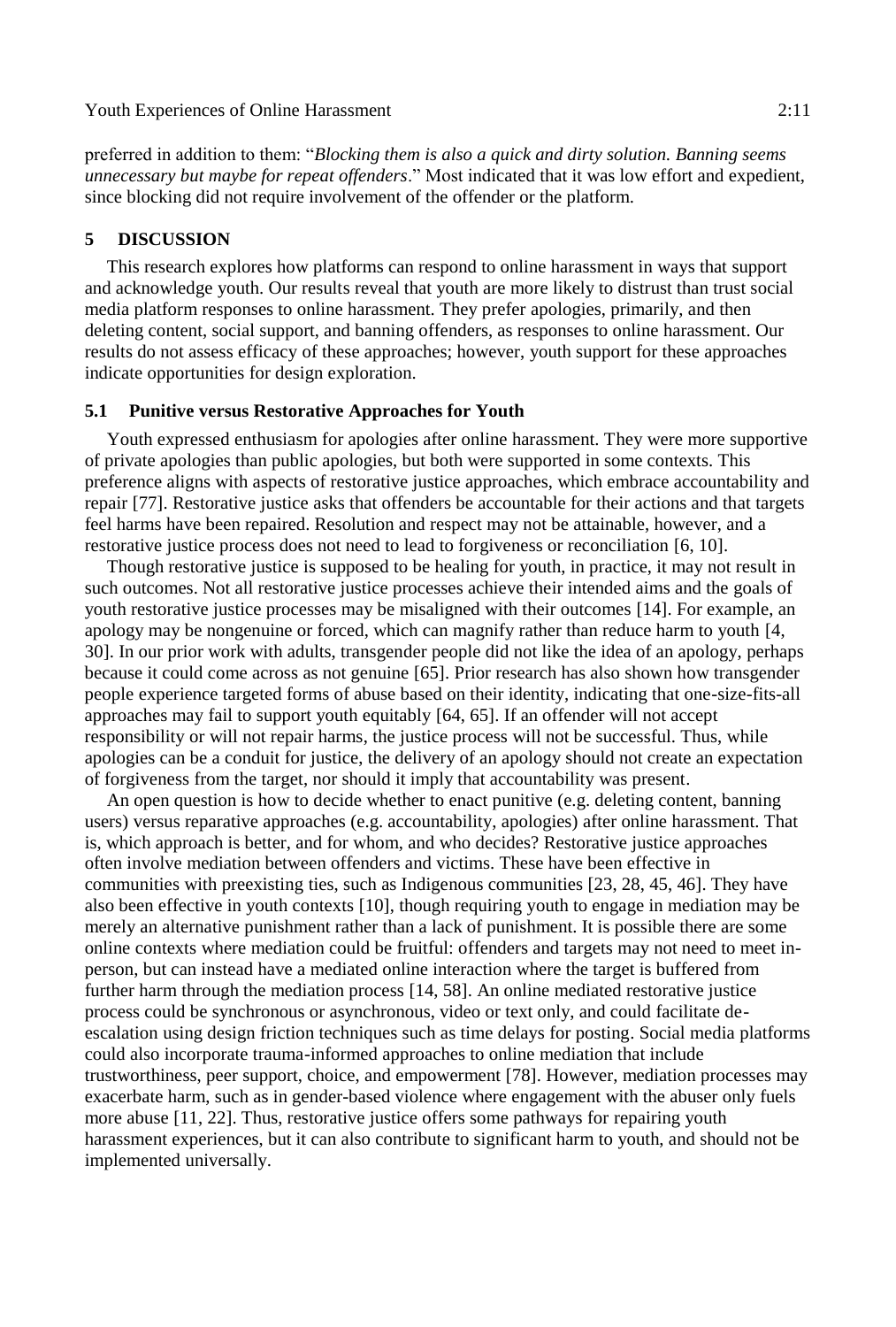# **5.2 Should Youth Trust Social Media Companies?**

Youth were more likely not to trust social media companies than to trust them. This aligns with youths' lower trust with institutions in general, including police, businesses, and education systems [82]. Many people's trust in, or view towards, an institution is shaped by how they system is presented to them. People are more likely to comply with outcomes when they believe a process was fair. Perceived legitimacy is also important for increasing perceptions of fairness. For example, if a court system is presented as having an "atmosphere of confusion" and as "unprofessional" then youth began to delegitimize the entire justice system as a whole based on this atmosphere inside the courtroom [24]. Similarly, schools that are perceived as harsh and punitive can make students feel excluded and ignored [37]. Many participants expressed that they did not trust companies like Facebook because they perceived them as caring more about making money than taking care of users. If social media companies' responses to online harassment appear inconsistent, or driven by biased human workers or algorithms, youth may experience decreased trust in the platform's ability to deliver a just process or outcome. Aligned with procedural justice approaches, social media companies could disclose the process they use to make content moderation decisions so that youth have a better understanding of the companies' values, which may increase their confidence in companies' ability to govern harassing behaviors.

Youth are more likely than older adults to have low confidence in other people's civic engagement, including other people's ability to respect the rights of people not like them, to treat others with respect, and to help others in needed [82]. Youth with low trust also tend to have lost confidence in other people, believing that everybody has become less reliable over time and this in turn makes it difficult to solve many of the country's problems [82]. This lack of interpersonal and institutional distrust may make it more difficult to mediate harassment between social media users. The inability to trust the process, or the people, makes it difficult to remediate harm and improve behavior [2, 25]. Recent scholarship has called for procedural justice approaches to moderating online content, arguing that transparency into how decisions are made can increase users' trust in and acceptance of those decisions [35, 70]. It may be possible to design responses to online harassment that are youth-oriented, such as designing conflict-resolution, de-escalation, and reparation into the moderation process [10, 46].

While procedural justice may support compliance with rules, we should consider whether we *want* youth to better comply with such rules. Trustworthiness is an antecedent of trust [13], and levels of trust in technology companies has declined over the past five years [16]. Trustworthiness relates to motivations for acting, and is often perceived to be a moral assessment [29]. Trustworthiness may also relate to credibility, authenticity, or reliability. Social media companies have faced public critique and regulation related to concerns about privacy, data management, and algorithmic bias [12, 19, 71]. Despite these critiques, youth still use social media platforms, suggesting a kind of trust paradox—akin to the oft-described privacy paradox [3]—in which individuals' expressed intentions are misaligned with actual behavior. However, these paradoxes overlook the costs of opting out, which can compromise individuals' social, professional, and economic opportunities [68]. They also overlook civic responsibilities to stay on platforms to engage with and critique the impact of those technologies on society, such as youth political activism on TikTok [75].

# **5.3 One Size Does Not Fit All**

Youth may feel bound to institutions due to their reliance on them as they grow into the expectations of adulthood. Youth are exposed to institutions at early ages, such as education systems, health care systems, and juvenile justice systems [7, 24, 31]. While social media companies have sometimes responded to regulation with youth-focused designs, such as reducing collection of sensitive data and restricting the types of advertisements youth are exposed to, much of the social experience on social media platforms is the same as adults. Platforms could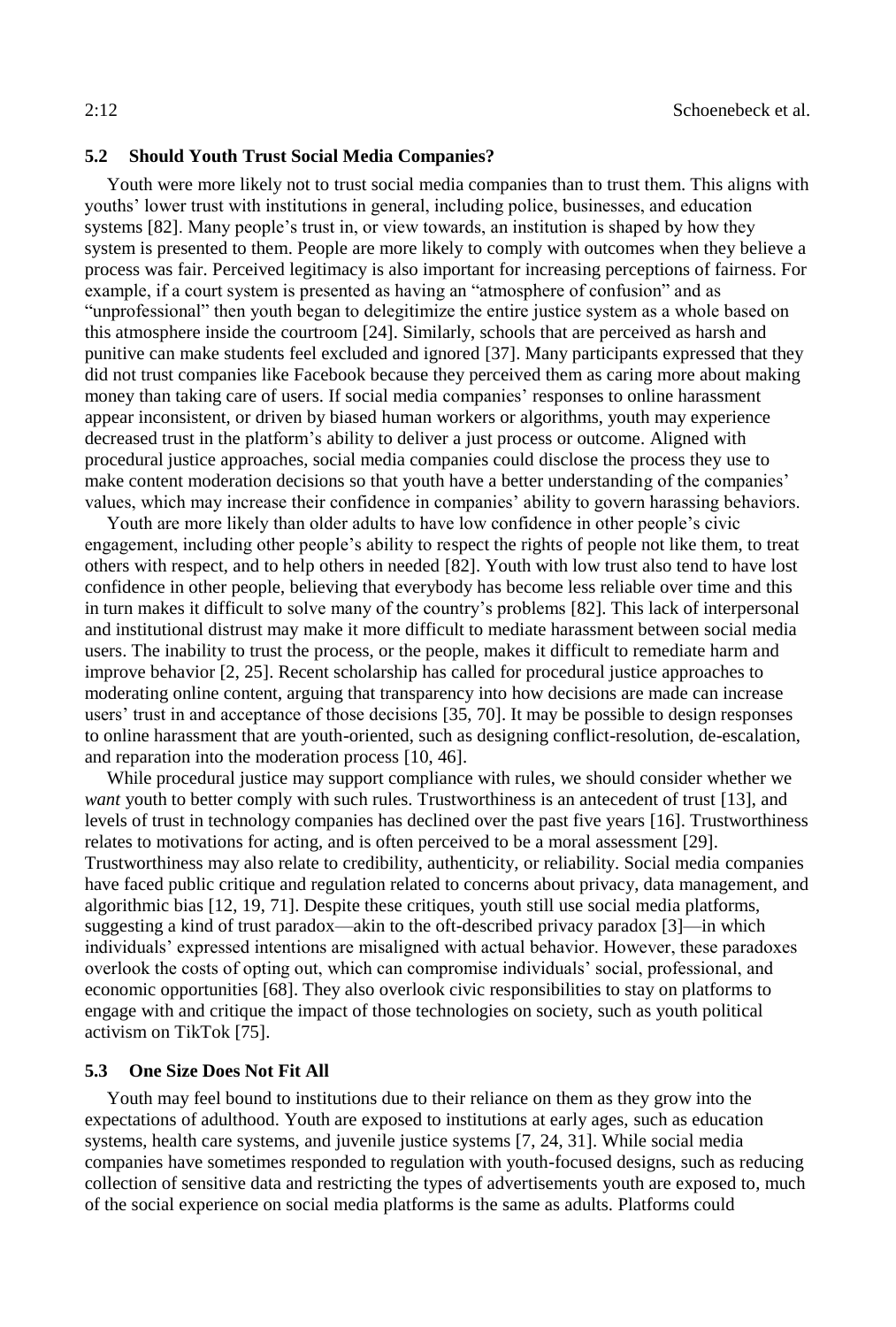#### Youth Experiences of Online Harassment 2:13

implement youth-centered models that move beyond single-axis approaches like content or account removals, which do not offer opportunities for remediation or education. Platforms could also adopt harm-centered governance approaches using trauma-informed practices. Social workers and community workers use trauma-informed approaches to acknowledge existing trauma and to minimize the risk of retraumatizing during provision of services [40, 56]. A critical component of trauma-informed practice is that each person should be treated as an individual with unique experiences and needs, and that people will trust people and institutions who are trustworthy. Our results suggested that participants who were Black or Asian did not like the idea of banning offenders who had harassed others. Prior work found that Native American participants did not like the idea of banning, and suggested that may be because of that group's history of being removed forcibly from their communities [65]. It may be that our participants felt a similar opposition to what could result in unfair banning that is disproportionately experienced by minoritized communities. Though we did not measure preferred alternatives among our participants, prior work suggests that Black and Asian people like the idea of educating people about their identity as a response to online harassment [65].

Some of our results corroborated prior narratives, such as transgender people not trusting social media companies which have a history of harming those groups [27]. Our finding that older participants (young 20s) trust Facebook more may be explained by their greater presence and use of Facebook as compared to adolescents who tend to adopt new emerging technologies [41]. However, we also found some unanticipated results, including that participants on Free and Reduced Lunch programs (i.e. participants from lower income families) are more likely to trust Facebook and Instagram and are less likely to not trust any companies. Working class youth and their families tend to be harmed by institutions in ways that can lead to distrust (e.g. in healthcare [59]); it is possible our results would not be confirmed with additional research, or that there are other potential explanations for this population of youth to have higher trust in social media companies.

# **5.4 Limitations and Future Work**

Our work centers youth wellbeing by inviting perspectives and experiences from youth themselves. Our work also falls in line with a growing movement towards justice as an orienting beacon for creating equitable and inclusive experiences online. Our text message method allowed us to capture responses from adolescents and young adults using a medium they are comfortable with; however, text message constrains the number of questions that can be asked and precludes following up in depth. For example, the first text-message question did not prompt participants about blocking behaviors, and blocking may have been more prominent in responses if it had been in the question prompt. We also did not ask about social media use and could not control for use in regression models; future work could expand this approach by pairing use with trust/distrust measures among youth. Our statistical analysis was exploratory in nature, and offers preliminary insights for subsequent hypothesis-testing as well as for measuring potential confounds like social media use, propensity to trust, and other measures. This work also did not examine how to implement preferred approaches. An important next step from a youth advocacy perspective would be to interview youth or engage them in design activities that explore how platforms might better support them.

This work reflects a U.S.-centered perspective and overlooks youth in many other countries around the world who are also exposed to widespread harassment on social media. Finally, and importantly, our sample was designed to reflect a broadly representative sample of US youth; however, youth from minoritized backgrounds may be more likely to be exposed to more harassment and more severe harassment; work could focus specifically on those populations to better support them.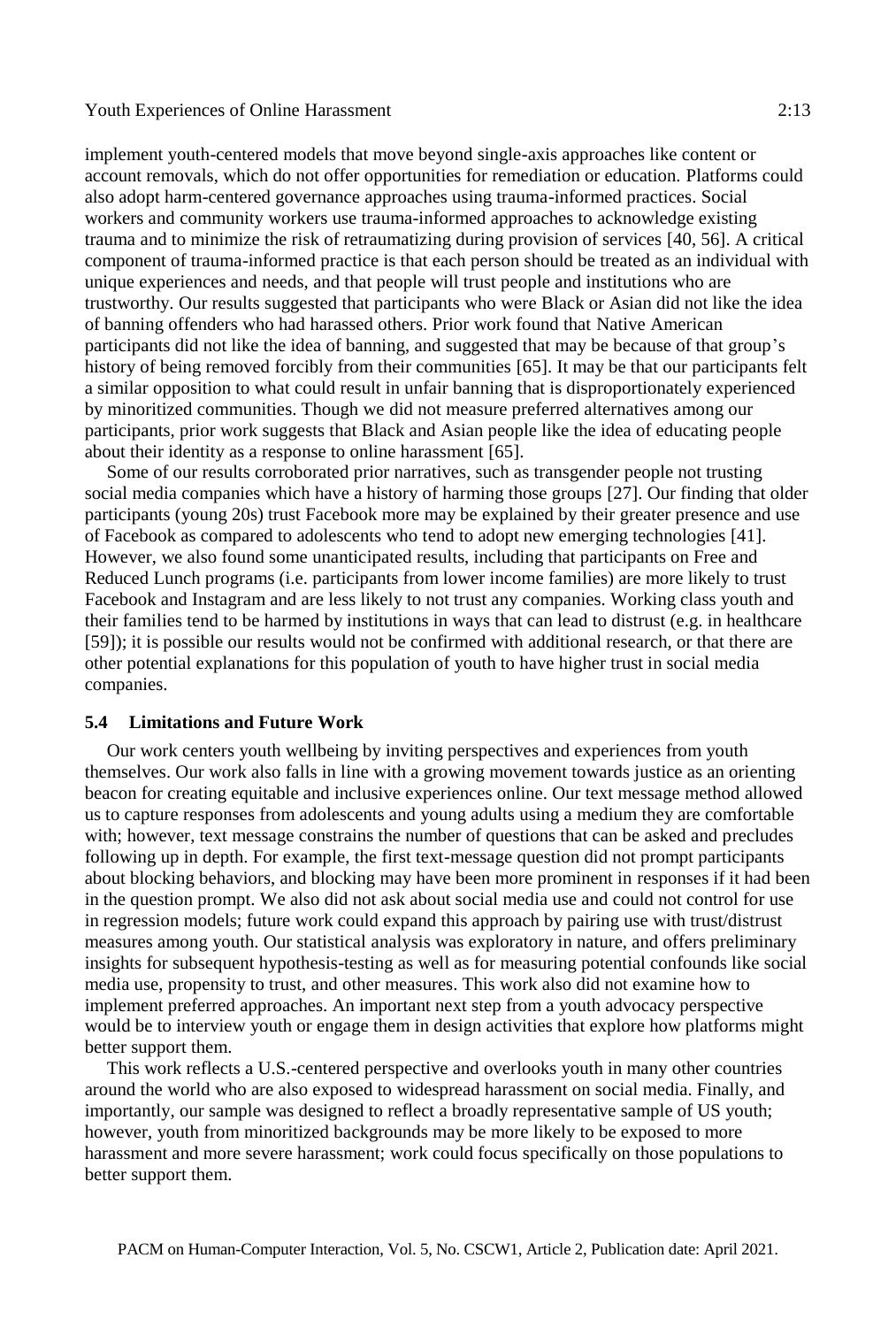# **6 CONCLUSION**

Youth experience widespread online harassment. This work reveals that youth are more likely to distrust than trust social media companies to respond fairly to online harassment. It also reveals preferences for apologies from the offender, in addition to preferences for deleting harassing content, banning users who post harassing content, and social support. This work contributes to a nascent but expanding conversation around the limitations of extant criminal justice models centered on deleting content and banning users. It reflects on procedural justice processes that encourage institutional trust, and critically reflects on whether youth *should* trust social media companies. It draws attention to restorative justice principles, which have been implemented in youth contexts offline, to center accountability and repair after online harassment. Finally, it shed lights on individual differences in preferences and attitudes, highlighting that one size does not fit all when supporting youth who experience online harassment.

# **ACKNOWLEDGMENTS**

This material is based upon work supported by the National Science Foundation under Grants #1763297 and 1552503. We thank the MyVoice team and volunteers who reviewed the survey questions. We thank the participants who shared their experiences and perspectives with us.

# **REFERENCES**

- [1] Asad, M. 2019. Prefigurative Design as a Method for Research Justice. *Proceedings of the ACM on Human-Computer Interaction*. 3, CSCW (Nov. 2019), 200:1-200:18. DOI:https://doi.org/10.1145/3359302.
- [2] Bailey, P.E., Slessor, G., Rieger, M., Rendell, P.G., Moustafa, A.A. and Ruffman, T. 2015. Trust and trustworthiness in young and older adults. *Psychology and Aging*. 30, 4 (2015), 977–986. DOI:https://doi.org/10.1037/a0039736.
- [3] Barth, S. and de Jong, M.D.T. 2017. The privacy paradox Investigating discrepancies between expressed privacy concerns and actual online behavior – A systematic literature review. *Telematics and Informatics*. 34, 7 (Nov. 2017), 1038–1058. DOI:https://doi.org/10.1016/j.tele.2017.04.013.
- [4] Battistella, E.L. 2014. *Sorry about that: The Language of Public Apology*. Oxford University Press.
- [5] Bradford, B., Grisel, F., Meares, T.L., Owens, E., Pineda, B.L., Shapiro, J., Tyler, T.R. and Peterman, D.E. 2019. *Report Of The Facebook Data Transparency Advisory Group*. Yale Justice Collaboratory.
- [6] Braithwaite, J. 1999. Restorative Justice: Assessing Optimistic and Pessimistic Accounts. *Crime and Justice*. 25, (Jan. 1999), 1–127. DOI:https://doi.org/10.1086/449287.
- [7] Brestan, E.V. and Eyberg, S.M. Effective psychosocial treatments of conduct-disordered children and adolescents: 29 years, 82 studies, and 5,272 kids. *Journal of Clinical Child Psychology*. 27, 180–189.
- [8] Carstensen, L.L., Fung, H.H. and Charles, S.T. 2003. Socioemotional Selectivity Theory and the Regulation of Emotion in the Second Half of Life. *Motivation and Emotion*. 27, 2 (Jun. 2003), 103–123. DOI:https://doi.org/10.1023/A:1024569803230.
- [9] Chandrasekharan, E., Samory, M., Srinivasan, A. and Gilbert, E. 2017. The Bag of Communities: Identifying Abusive Behavior Online with Preexisting Internet Data. *Proceedings of the 2017 CHI Conference on Human Factors in Computing Systems* (New York, NY, USA, 2017), 3175–3187.
- [10] Choi, J.J., Bazemore, G. and Gilbert, M.J. 2012. Review of research on victims' experiences in restorative justice: Implications for youth justice. *Children and Youth Services Review*. 34, 1 (Jan. 2012), 35–42. DOI:https://doi.org/10.1016/j.childyouth.2011.08.011.
- [11] Citron, D.K. 2014. *Hate Crimes in Cyberspace*. Harvard University Press.
- [12] Cohen, N. 2019. Zuckerberg Wants Facebook to Build a Mind-Reading Machine. *Wired*.
- [13] Colquitt, J.A., Scott, B.A. and LePine, J.A. 2007. Trust, trustworthiness, and trust propensity: A meta-analytic test of their unique relationships with risk taking and job performance. *Journal of Applied Psychology*. 92, 4 (2007), 909–927. DOI:https://doi.org/10.1037/0021-9010.92.4.909.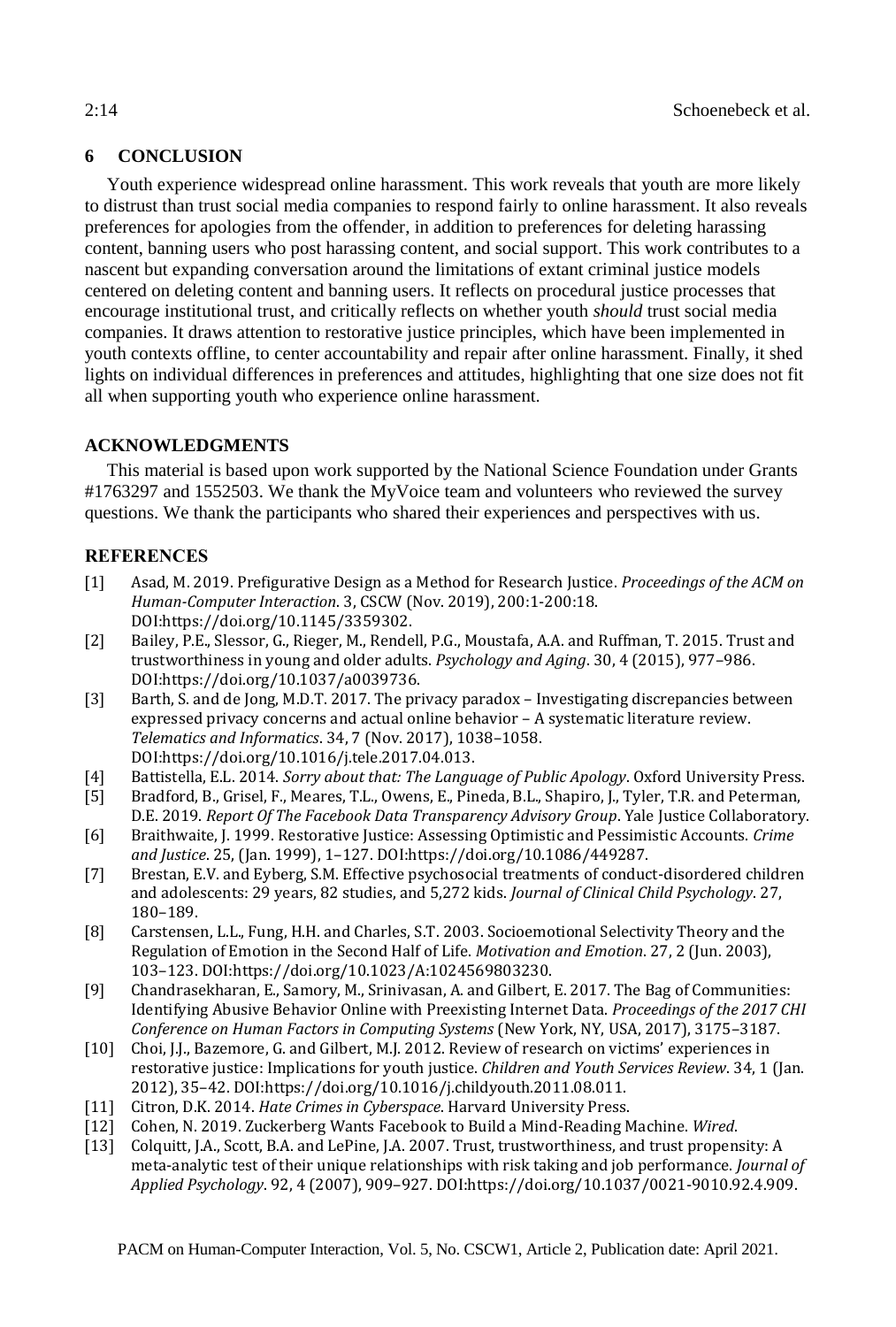Youth Experiences of Online Harassment 2:15

- [14] Daly, K. and Tifft, L. 2007. The Limits of Restorative Justice. *Handbook of Restorative Justice: A Global Perspective*. Routledge.
- [15] DeJonckheere, M., Nichols, L.P., Moniz, M.H., Sonneville, K.R., Vydiswaran, V.V., Zhao, X., Guetterman, T.C. and Chang, T. 2017. MyVoice National Text Message Survey of Youth Aged 14 to 24 Years: Study Protocol. *JMIR Research Protocols*. 6, 12 (2017), e247. DOI:https://doi.org/10.2196/resprot.8502.
- [16] Doherty, C., Kiley, J. and Inquiries, D. 20036USA202-419-4300 | M.-857-8562 | F.-419-4372 | M. Americans have become much less positive about tech companies' impact on the U.S. *Pew Research Center*.
- [17] Duggan, M. 2017. Online Harassment 2017. *Pew Research Center: Internet, Science & Tech*.
- [18] Facebook forms a special ethics team to prevent bias in its A.I. software: 2018. *https://www.cnbc.com/2018/05/03/facebook-ethics-team-prevents-bias-in-ai-software.html*. Accessed: 2020-08-20.
- [19] Facebook's algorithm bias only as neutral as their creators: *http://www.washingtontimes.com/news/2016/may/16/facebooks-algorithm-bias-only-asneutral-as-their-/*. Accessed: 2016-09-19.
- [20] Friedman, B., Khan, P.H. and Howe, D.C. 2000. Trust online. *Communications of the ACM*. 43, 12 (Dec. 2000), 34–40. DOI:https://doi.org/10.1145/355112.355120.
- [21] Gillespie, T. 2018. *Custodians of the Internet: Platforms, Content Moderation, and the Hidden Decisions That Shape Social Media*. Yale University Press.
- [22] Goldberg, C. 2019. *Nobody's Victim: Fighting Psychos, Stalkers, Pervs, and Trolls*. Penguin.
- [23] Graycar, A. and Grabosky, P. 2002. *The Cambridge Handbook of Australian Criminology*. Cambridge University Press.
- [24] Greene, C., Sprott, J.B., Madon, N.S. and Jung, M. 2010. Punishing Processes in Youth Court: Procedural Justice, Court Atmosphere and Youths' Views of the Legitimacy of the Justice System1. *Canadian Journal of Criminology and Criminal Justice*. (Oct. 2010). DOI:https://doi.org/10.3138/cjccj.52.5.527.
- [25] Growing to Trust: Evidence That Trust Increases and Sustains Well-Being Across the Life Span Michael J. Poulin, Claudia M. Haase, 2015.
- [26] Guiso, L., Sapienza, P. and Zingales, L. 2004. The Role of Social Capital in Financial Development. *American Economic Review*. 94, 3 (Jun. 2004), 526–556. DOI:https://doi.org/10.1257/0002828041464498.
- [27] Haimson, O.L. and Hoffmann, A.L. 2016. Constructing and enforcing "authentic" identity online: Facebook, real names, and non-normative identities. *First Monday*. 21, 6 (Jun. 2016). DOI:https://doi.org/10.5210/fm.v21i6.6791.
- [28] Hand, C.A., Hankes, J. and House, T. 2012. Restorative justice: the indigenous justice system. *Contemporary Justice Review*. 15, 4 (Dec. 2012), 449–467. DOI:https://doi.org/10.1080/10282580.2012.734576.
- [29] Hardin, R. 2002. *Trust and Trustworthiness*. Russell Sage Foundation.
- [30] Hayes, H. 2006. Apologies and Accounts in Youth Justice Conferencing: Reinterpreting Research Outcomes. *Contemporary Justice Review*. 9, 4 (Dec. 2006), 369–385. DOI:https://doi.org/10.1080/10282580601014292.
- [31] Hinds, L. 2007. Building Police—Youth Relationships: The Importance of Procedural Justice. *Youth Justice*. 7, 3 (Dec. 2007), 195–209. DOI:https://doi.org/10.1177/1473225407082510.
- [32] Hoffmann, A.L. 2019. Where fairness fails: data, algorithms, and the limits of antidiscrimination discourse. *Information, Communication & Society*. 22, 7 (Jun. 2019), 900–915. DOI:https://doi.org/10.1080/1369118X.2019.1573912.
- [33] Hosseini, H., Kannan, S., Zhang, B. and Poovendran, R. 2017. Deceiving Google's Perspective API Built for Detecting Toxic Comments. *arXiv:1702.08138 [cs]*. (Feb. 2017).
- [34] Iyengar, V., Ghosh, D., Smith, T. and Krueger, and F. 2019. Age-Related Changes in Interpersonal Trust Behavior: Can Neuroscience Inform Public Policy? *NAM Perspectives*. (Jul. 2019). DOI:https://doi.org/10.31478/201906c.
- [35] Jhaver, S., Bruckman, A. and Gilbert, E. 2019. Does Transparency in Moderation Really Matter?: User Behavior After Content Removal Explanations on Reddit. *Proc. ACM Hum.-Comput. Interact.* CSCW, 2 (Nov. 2019).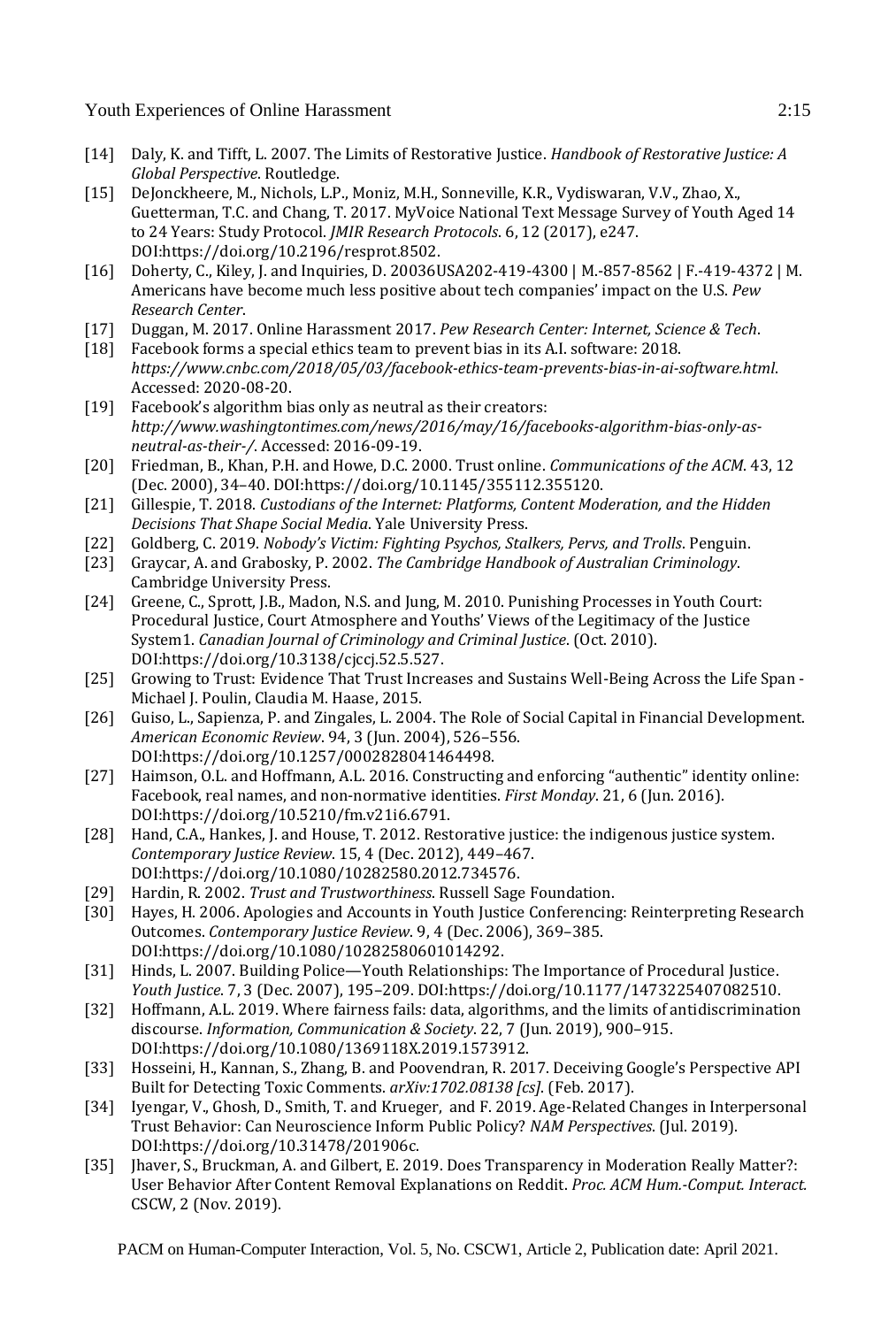- [36] Kaba, M. and Duda, J. 2018. Towards the horizon of abolition: A conversation with Mariame Kaba.
- [37] Kupchik, A. 2016. *The Real School Safety Problem: The Long-Term Consequences of Harsh School Punishment*. Univ of California Press.
- [38] Laloggia, J. and Inquiries 2019. *U.S. public has little confidence in social media companies to determine offensive content*. Pew Research Center.
- [39] Lang, F.R. and Carstensen, L.L. 2002. Time counts: Future time perspective, goals, and social relationships. *Psychology and Aging*. 17, 1 (2002), 125–139. DOI:https://doi.org/10.1037/0882- 7974.17.1.125.
- [40] Levenson, J. 2017. Trauma-informed social work practice. *Social Work*. 62, 2 (2017), 105–113.
- [41] Madden, M. Teens Haven't Abandoned Facebook (Yet). *Pew Research Center's Internet & American Life Project*.
- [42] Mann, L., Harmoni, R. and Power, C. 1989. Adolescent decision-making: the development of competence. *Journal of Adolescence*. 12, 3 (Sep. 1989), 265–278. DOI:https://doi.org/10.1016/0140-1971(89)90077-8.
- [43] McCaslin, W.D. 2013. *Justice As Healing: Indigenous Ways*. Living Justice Press.
- [44] McDonald, N., Schoenebeck, S. and Forte, A. 2019. Reliability and Inter-rater Reliability in Qualitative Research: Norms and Guidelines for CSCW and HCI Practice. *Proceedings of ACM Conference on Computer Supported Cooperative Work and Social Computing (CSCW '19)* (2019).
- [45] Melton, A.P. 1995. Indigenous Justice Systems and Tribal Society Indian Tribal Courts and Justice: A Symposium. *Judicature*. 79, (1996 1995), 126–133.
- [46] Meyer, J.F. 1998. History Repeats itself: Restorative Justice in Native American Communities. *Journal of Contemporary Criminal Justice*. 14, 1 (Feb. 1998), 42–57. DOI:https://doi.org/10.1177/1043986298014001004.
- [47] Mingus, M. 2019. The Four Parts of Accountability: How To Give A Genuine Apology Part 1. *Leaving Evidence*.
- [48] Murphy, K. 2015. Does procedural justice matter to youth? Comparing adults' and youths' willingness to collaborate with police. *Policing and Society*. 25, 1 (Jan. 2015), 53–76. DOI:https://doi.org/10.1080/10439463.2013.802786.
- [49] Opinion | Could Restorative Justice Fix the Internet? The New York Times: *https://www.nytimes.com/2019/08/20/opinion/internet-harassment-restorative-justice.html*. Accessed: 2021-01-06.
- [50] Penner, E.K., Viljoen, J.L., Douglas, K.S. and Roesch, R. 2014. Procedural justice versus risk factors for offending: Predicting recidivism in youth. *Law and Human Behavior*. 38, 3 (2014), 225–237. DOI:https://doi.org/10.1037/lhb0000055.
- [51] Pharo, H., Sim, C., Graham, M., Gross, J. and Hayne, H. 2011. Risky business: Executive function, personality, and reckless behavior during adolescence and emerging adulthood. *Behavioral Neuroscience*. 125, 6 (2011), 970–978. DOI:https://doi.org/10.1037/a0025768.
- [52] Phillips, W. 2015. *This Is Why We Can't Have Nice Things: Mapping the Relationship Between Online Trolling and Mainstream Culture*. MIT Press.
- [53] Prevent Cyberbullying: 2012. *https://www.stopbullying.gov/cyberbullying/prevention/index.html*. Accessed: 2019-08-23.
- [54] Rainie, L., Anderson, J. and Albright, J. 2017. The Future of Free Speech, Trolls, Anonymity and Fake News Online. *Pew Research Center: Internet, Science & Tech*.
- [55] Rainie, L., Keeter, S. and Perrin, A. 2019. Americans' Trust in Government, Each Other, Leaders. *Pew Research Center - U.S. Politics & Policy*.
- [56] Raja, S., Hasnain, M., Hoersch, M., Gove-Yin, S. and Rajagopalan, C. 2015. Trauma Informed Care in Medicine. *Family & Community Health*. 38, 3 (Jul. 2015), 216–226. DOI:https://doi.org/10.1097/FCH.0000000000000071.
- [57] ReCal for Ordinal, Interval, and Ratio Data (OIR) dfreelon.org: *http://dfreelon.org/utils/recalfront/recal-oir*. Accessed: 2020-05-18.
- [58] Regehr, C. and Gutheil, T. 2002. Apology, justice, and trauma recovery. *Journal of the American Academy of Psychiatry and the Law*. 30, 3 (2002), 425–430.
- [59] Richardson, A., Allen, J.A., Xiao, H. and Vallone, D. 2012. Effects of Race/Ethnicity and Socioeconomic Status on Health Information-Seeking, Confidence, and Trust. *Journal of Health*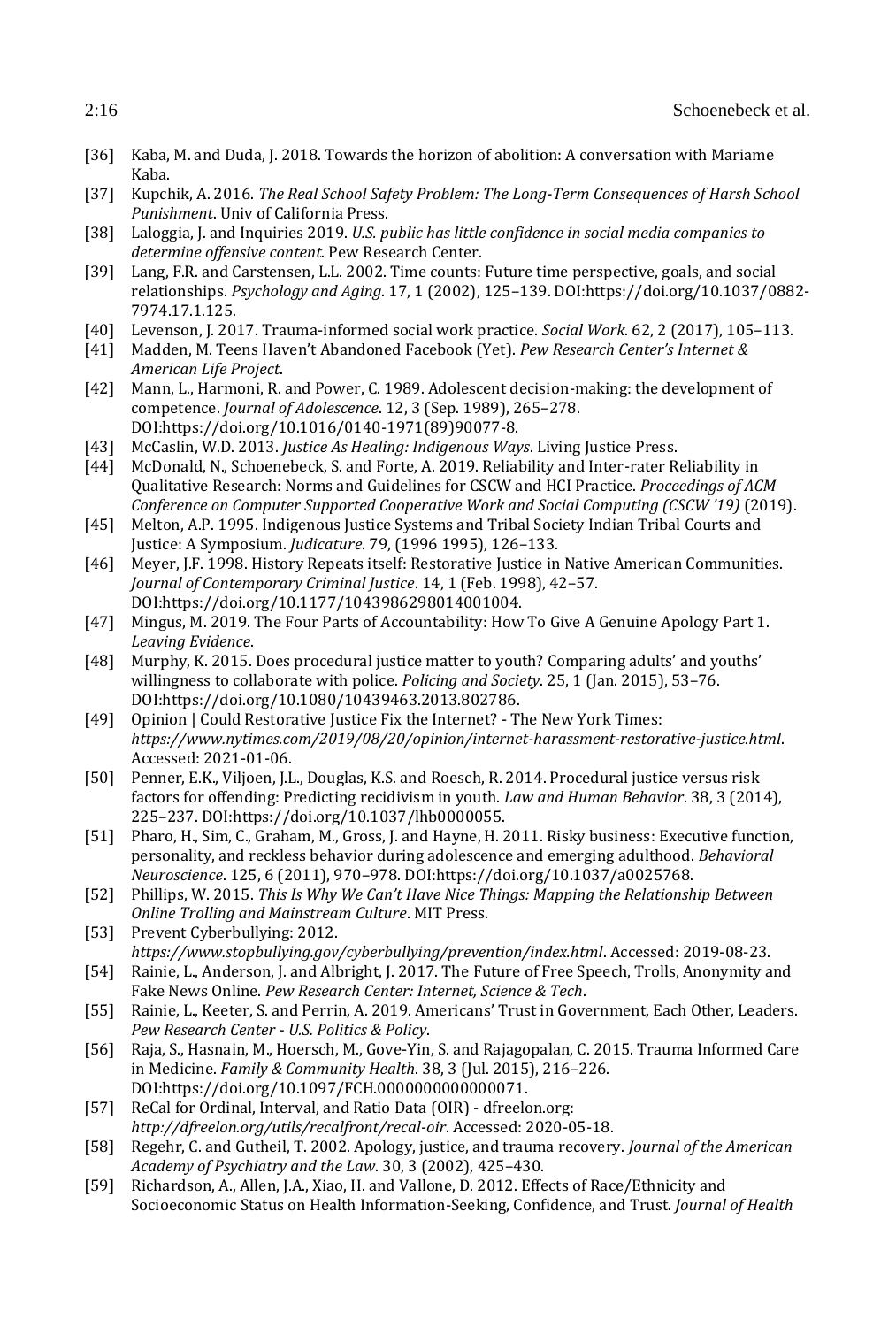*Care for the Poor and Underserved*. 23, 4 (Oct. 2012), 1477–1493. DOI:https://doi.org/10.1353/hpu.2012.0181.

- [60] Roberts, S.T. 2019. *Behind the Screen: Content Moderation in the Shadows of Social Media*. Yale University Press.
- [61] Ronson, J. 2016. *So You've Been Publicly Shamed*. Penguin Publishing Group.
- [62] Rossner, M. 2013. *Just emotions: rituals of restorative justice*. Oxford University Press.
- [63] Hasinoff, A., Gibson, A.N., and Salehi, N. 2020. The promise of restorative justice in addressing online harm. *Brookings*.
- [64] Scheuerman, M.K., Branham, S.M. and Hamidi, F. 2018. Safe Spaces and Safe Places: Unpacking Technology-Mediated Experiences of Safety and Harm with Transgender People. *Proc. ACM Hum.-Comput. Interact.* 2, CSCW (Nov. 2018), 155:1-155:27. DOI:https://doi.org/10.1145/3274424.
- [65] Schoenebeck, S., Haimson, O. and Nakamura, L. 2020. Drawing from justice theories to support targets of online harassment. *New Media & Society*. (Mar. 2020), 1461444820913122. DOI:https://doi.org/10.1177/1461444820913122.
- [66] Seering, J. 2020. Reconsidering Self-Moderation: the Role of Research in Supporting Community-Based Models for Online Content Moderation. *Proceedings of the ACM on Human-Computer Interaction*. 4, CSCW2 (Oct. 2020), 107:1-107:28. DOI:https://doi.org/10.1145/3415178.
- [67] Smith, A. 2018. How Americans View Tech Companies. *Pew Research Center: Internet, Science & Tech*.
- [68] Social Media Collective 2011. "If you don't like it, don't use it. It's that simple." ORLY? *Social Media Collective*.
- [69] Sunshine, J. and Tyler, T.R. 2003. The Role of Procedural Justice and Legitimacy in Shaping Public Support for Policing. *Law & Society Review*. 37, 3 (2003), 513–548. DOI:https://doi.org/10.1111/1540-5893.3703002.
- [70] Suzor, N.P., West, S.M., Quodling, A. and York, J. 2019. What Do We Mean When We Talk About Transparency? Toward Meaningful Transparency in Commercial Content Moderation. *International Journal of Communication*. 13, 0 (Mar. 2019), 18.
- [71] This is how much Americans trust Facebook, Google, Apple, and other big tech companies: 2020. *https://www.theverge.com/2020/3/2/21144680/verge-tech-survey-2020-trust-privacy-securityfacebook-amazon-google-apple*. Accessed: 2020-05-18.
- [72] Thomas, D.R. 2006. A General Inductive Approach for Analyzing Qualitative Evaluation Data. *American Journal of Evaluation*. 27, 2 (Jun. 2006), 237–246. DOI:https://doi.org/10.1177/1098214005283748.
- [73] Tyler, T.R. 1988. What Is Procedural Justice Criteria Used by Citizens to Assess the Fairness of Legal Procedures. *Law & Society Review*. 22, (1988), 103.
- [74] United States Population Growth by Region: *https://www.census.gov/popclock/data\_tables.php?component=growth*. Accessed: 2020-05-19.
- [75] Upton-Clark, E. A Brief History of Pranks as Political Activism. *Teen Vogue*.
- [76] U.S. Census Bureau QuickFacts: United States: *https://www.census.gov/quickfacts/fact/table/US/PST045219*. Accessed: 2020-05-19.
- [77] Wenzel, M., Okimoto, T.G., Feather, N.T. and Platow, M.J. 2008. Retributive and Restorative Justice. *Law and Human Behavior*. 32, 5 (Oct. 2008), 375–389. DOI:https://doi.org/10.1007/s10979-007-9116-6.
- [78] What is Trauma-Informed Care? *http://socialwork.buffalo.edu/social-research/institutescenters/institute-on-trauma-and-trauma-informed-care/what-is-trauma-informed-care.html*. Accessed: 2020-05-21.
- [79] When It Comes to Abolition, Accountability Is a Gift: *https://www.bitchmedia.org/article/mariame-kaba-josie-duffy-rice-rethinking-accountabilityabolition*. Accessed: 2021-01-06.
- [80] Wohn, D.Y. 2019. Volunteer Moderators in Twitch Micro Communities: How They Get Involved, the Roles They Play, and the Emotional Labor They Experience. *Proceedings of the 2019 CHI Conference on Human Factors in Computing Systems* (New York, NY, USA, 2019), 160:1-160:13.